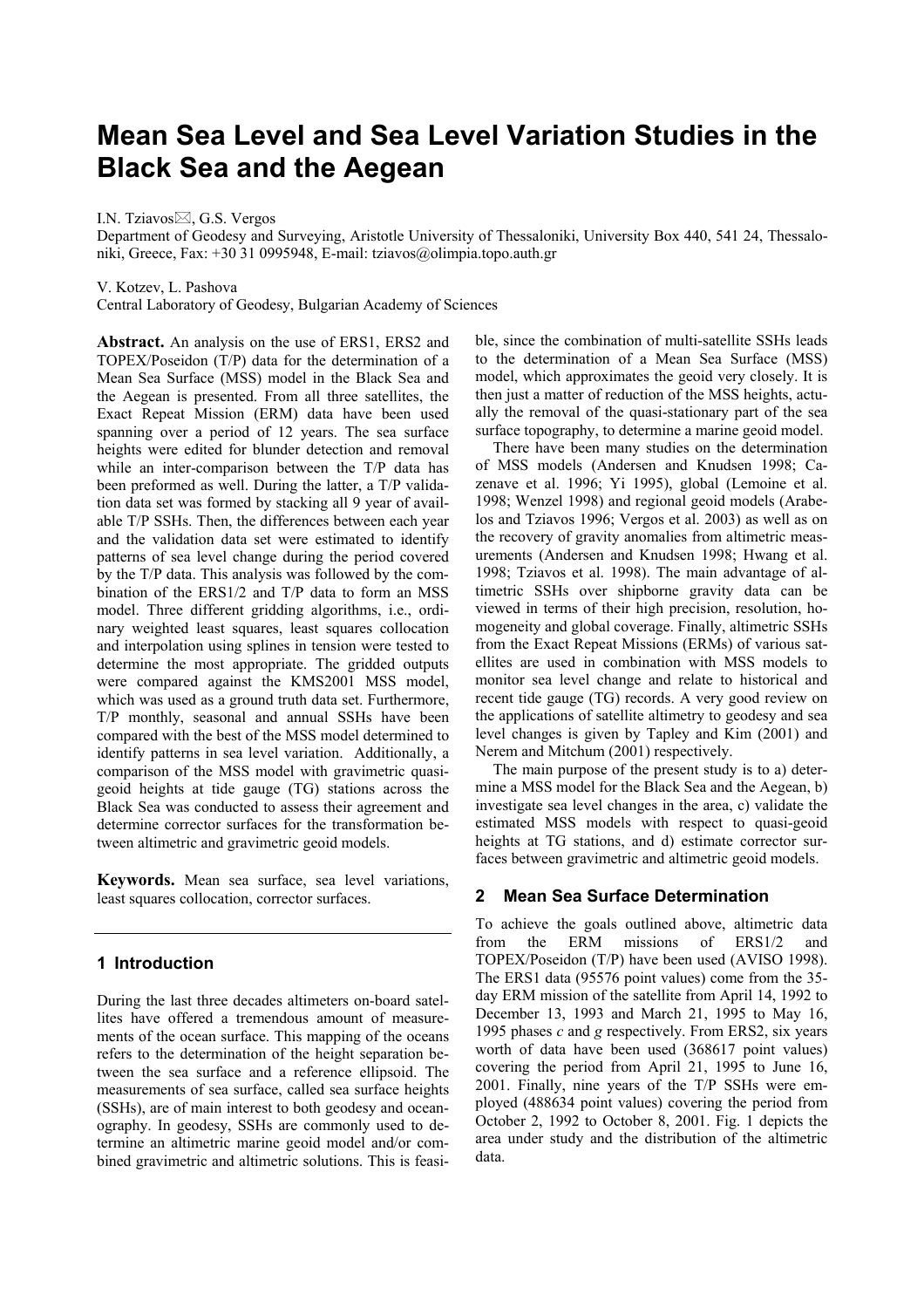

**Fig. 1:** Area under study and distribution of ERS1, ERS2 (gray) and T/P (black) tracks.

For the estimation of the MSS model, we have estimated single-satellite solutions, i.e., using T/P, ERS1 and ERS2 data only, while a combined model was determined as well employing all available SSHs. For each of these cases, three algorithms for the prediction on a grid have been tested, i.e., conventional weighted means, with the inverse of the square of the distance of each point serving as its weight, splines in tension (Smith and Wessel 1990) and least squares collocation (LSC) (Moritz 1980; Knudsen 1993). Therefore twelve solutions have been estimated and validated in total to decide on a) whether single or combined models are preferable and b) on the most appropriate algorithm. The prediction of the models using splines in tension was based on the algorithm incorporated in the Generic Mapping Tools software (Wessel and Smith 1998), while for the estimation of the LSC models a local covariance function for the area, determined by Vergos et al. (2003) from shipborne and airborne gravity data, has been used.

From the MSS models estimated it was concluded that the T/P only solutions (regardless of the algorithm) showed significant discontinuities within small areas, which are mainly attributed to the large cross-track spacing  $(\sim 3^{\circ})$  of the T/P tracks. The ERS1 and ERS2 models had better behavior compared to T/P (reduced discontinuities) but once again there were many artifacts in the estimated field. Finally, all single-satellite MSS models did not manage to depict the short-wavelength features of the gravity field in the area due to the presence of, e.g., the Hellenic Trench. This was expected due to the large cross-track spacing of the data. On the other hand, the estimated combined models, regardless of the algorithm used, managed to give a more or less realistic picture of the gravity field of the area. From the comparisons between the algorithms, it was concluded that the weighted means solutions, at least with the particular weight used, does not manage to predict the short-wavelength details of the field, while spline interpolation produced some artifacts. Nevertheless, the combined model using splines in tension, managed to provide a very good picture of the MSS of the area, which was very close to the geoid signature of the underwater structures in the region. LSC is a method traditionally used in geodesy to predict gravity field related quantities or as a gridding algorithm. It is preferred due to its statistical rigorousness and the fact that it can take into account the local statistical characteristics of the area under study through the use of a local empirical covariance function. Therefore, it was expected that the LSC combined MSS model would give the best results. The estimated LSC combined model did not show any "trackiness" while no discontinuities were detected as well. Furthermore, it managed to depict very well all the structures of the gravity field of the area giving good detail.

But, in order to be confident on the selection of the collocation solution as the MSS model for the area, a comparison of all available combined models was performed w.r.t. the KMS01 MSS (Andersen and Knudsen 1998). The combined solutions were overwhelmingly better than single-satellite ones, thus the comparisons with KMS01 discussed below refer only to the combined models to assess the performance of the gridding algorithms. As an indication of the improvement that combined models offer, it should be mentioned that the standard deviation  $(\sigma)$  of differences between the LSC single-satellite ERS1, ERS2 and T/P MSS with KMS01 reached the  $\pm 0.303$ ,  $\pm 0.214$  and  $\pm 0.332$  m level respectively. Table 1 presents the statistics of the differences between KMS01 and the estimated MSS models, before and after the minimization of the differences with a  $3<sup>rd</sup>$ order polynomial model. In Table 1 SP denotes the spline, WM the weighted means and LSC the collocation MSS models respectively. It can be easily concluded that the LSC MSS model gives the best agreement w.r.t. KMS01 since the range is smaller by about 23% and the  $\sigma$  by 16% compared to the SP model. The worst results are obtained when the WM model is compared with KMS01, showing that this gridding algorithm is inadequate. The last row in Table 1 gives the statistics of the LSC combined MSS model for the area under study, which is also depicted in Fig. 2. Thus, it was concluded that combined models are preferable to single-satellite ones, while least squares collocation was selected as the most rigorous algorithm to provide the final mean sea surface model for the area under study.

**Table 1**. Statistics of differences between KMS01 and the estimated MSS models. Unit: [m].

|                |        | max    | min      | mean     | σ           |
|----------------|--------|--------|----------|----------|-------------|
| SP             | before | 1.505  | $-1.990$ | $-0.086$ | $+0.208$    |
|                | after  | 1.679  | $-1.854$ | 0.000    | $\pm 0.200$ |
| WM             | before | 1.622  | $-3.121$ | $-0.094$ | $+0.274$    |
|                | after  | 1.790  | $-3.079$ | 0.000    | $+0.266$    |
| <b>LSC</b>     | before | 1.452  | $-1.219$ | $-0.083$ | ±0.177      |
|                | after  | 1.627  | $-1.104$ | 0.000    | ±0.168      |
| <b>LSC MSS</b> |        | 42.159 | 0.840    | 21.607   | $+9.309$    |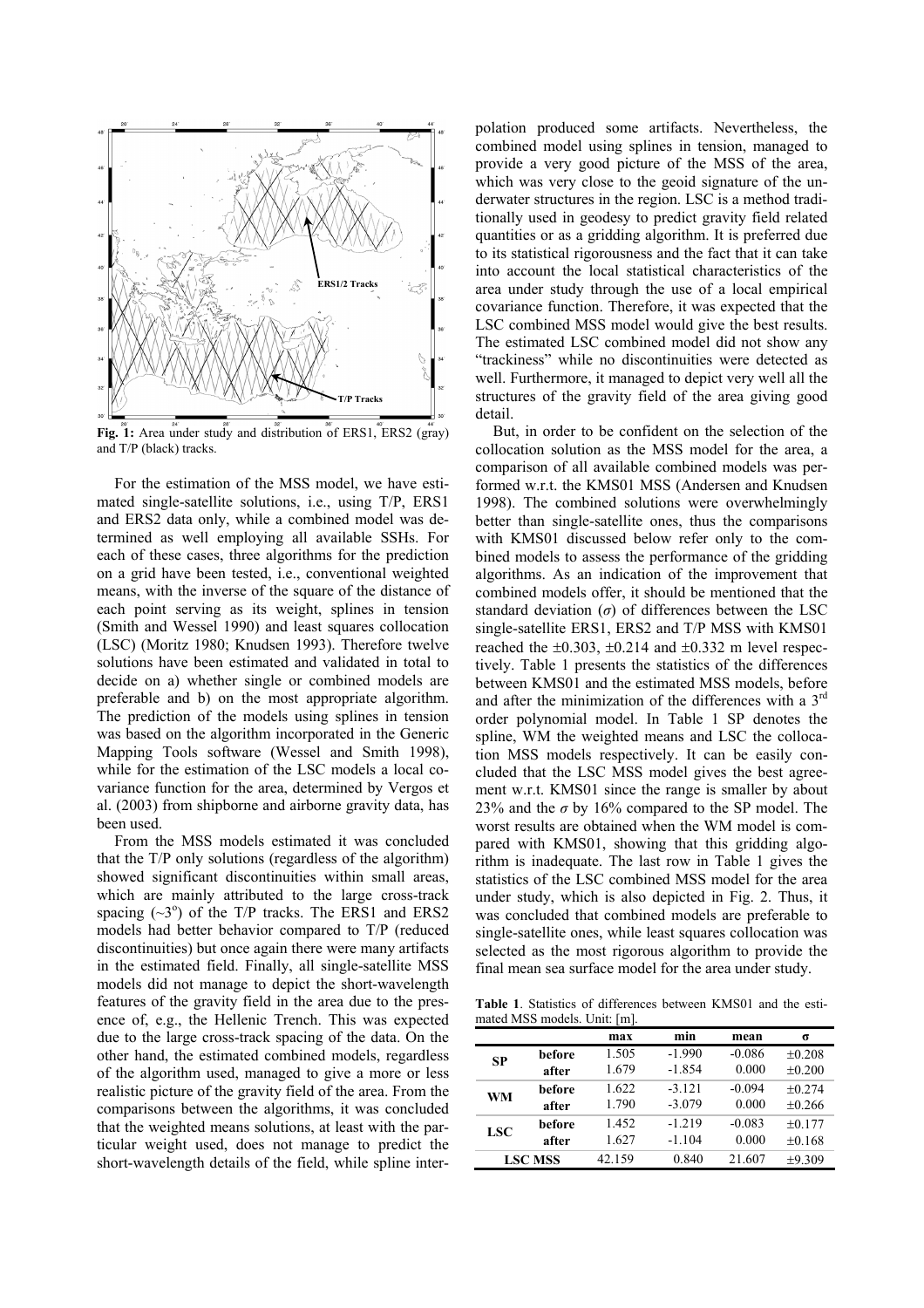

# **3 Sea Level Variations**

The next goal of this study, as outline in Sec. 1, was the investigation for trends in the sea level change of the Black and Aegean Seas for the period covered by the data (1992-2001). To assess that, a two-fold procedure was followed. Firstly, a stacked dataset from all nine years of T/P data was constructed and differences between that and annually stacked T/P SSHs were formed. Stacking is a procedure of constructing means of repeated altimetric profiles, which successfully manages to remove effects influencing the data with period longer than the repeat period of the satellite (Knudsen 1992). Thus, for the 10-day repeat period of T/P, if an annual set of ERM data is stacked, then we manage to remove the ocean effects with period longer than 10 days and shorter than one year, influencing the ERM data. On the other hand, if a nine-year dataset is stacked, then we manage to remove effects with periods between 10 days and nine years. Thus, it can be assumed that the differences between an annual stacked dataset and a nine-year one, will be free of a) short-time (but longer than 10 days) phenomena and b) phenomena with a period between one and nine years. It should be noted that the effect of the dynamic ocean topography is not periodic thus it remains in the data. Therefore, what remains is the sea level variation between each year and a nineyear mean. Plotting these differences for all nine years and fitting a linear trendline will yield an annual rate of sea level change. The second approach was to generate monthly and annual datasets from the T/P SSHs for the period 1993-2001 and then compute their differences w.r.t. the final MSS model estimated for the area under study. In the latter approach, the differences presented are after the removal of a trend surface, so as to remove or at least reduce any mean trend between the datasets compared.

Fig. 3 presents a plot of the mean of the differences between the stacked annual T/P SSHs and the nine-year stacked dataset. From that figure a very small trend (- 0.4 mm/y) in sea level change can be seen, which cannot be regarded as significant. Therefore we can conclude that there is no sea level change in the Black sea and the Aegean for the period 1993-2001.

 Fig. 4 depicts the standard deviation of the differences between the monthly T/P datasets and the LSC combined MSS model for the period between January 1993 and January 2001. In all cases the differences are formed as *hmonthly-MSS*. The black circles represent the highest peak of each year, while the gray ones the lowest. It can be clearly seen that there is a very strong seasonal pattern in the sea level variation, with the highs and lows occurring in January and June to July of each year, respectively. Additionally, the highest peak in sea level in these nine years occurs in February 1998 and coincides with the El Niño event  $(-1)$  cm highest than the other yearly peaks), while La Niña in December 1998 does not seem to influence the sea level



**Fig. 3:** Annual sea level variations from T/P SSHs.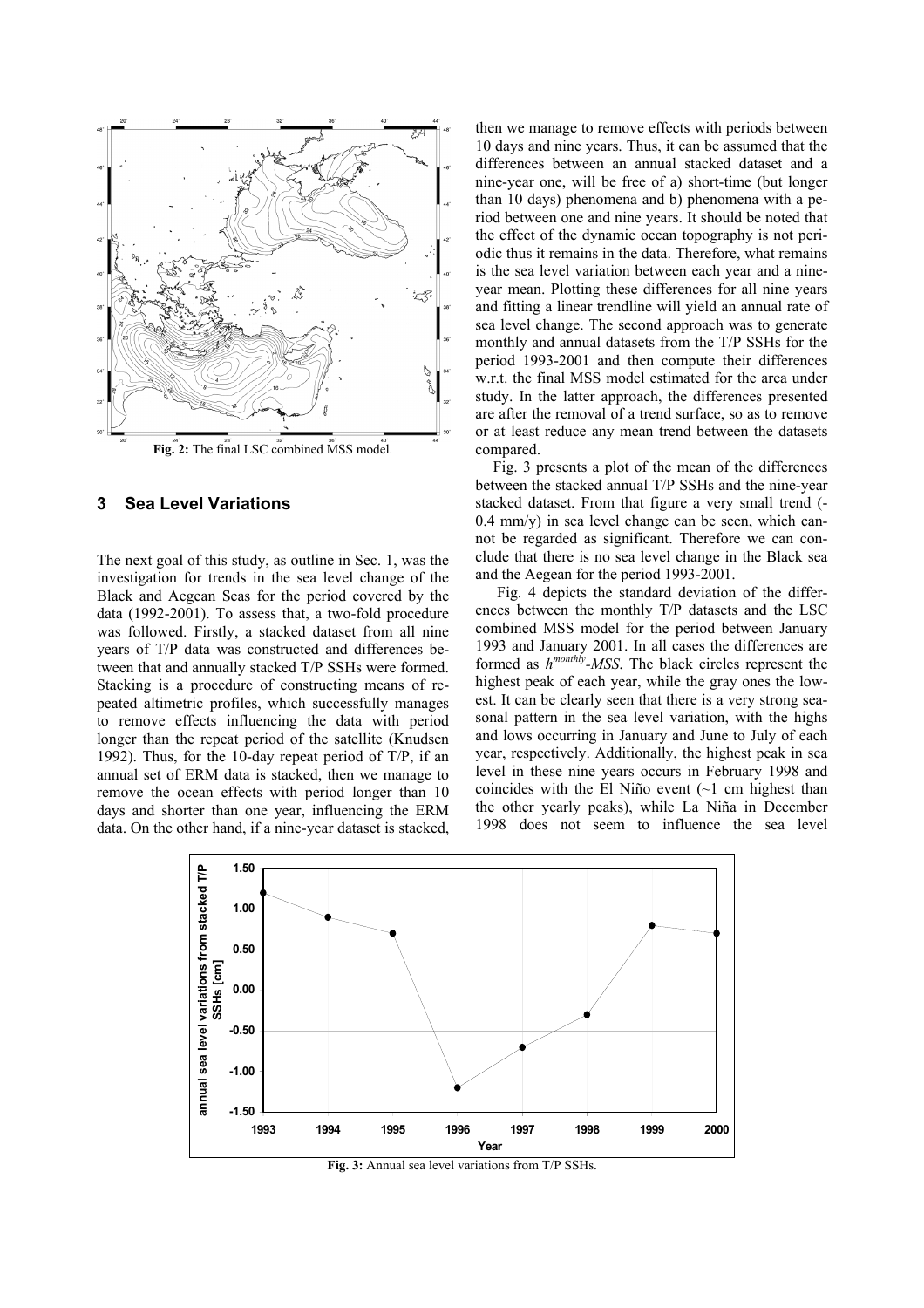

**Fig. 4:** Sea level variations between 1993 and 2001.

in the area significantly. This is probably expected since the Aegean and Black Seas are more or less closed, so they are less influenced by ENSO events, especially if the influence of the latter is not so strong (like in the case of La Niña). Finally, it is interesting to notice that even though the highs in each year occur in January, when El Niño occurs then the high appears in February.

From the analysis of the differences between the annual T/P data sets and the estimated MSS, before the removal of the trend surface, it was found that for the period 1993-1995 there was of rate of sea level change of -0.33 mm/y while between 1995 and 2000 it reversed its sign and was rising by about  $+1.5$  mm/y. But, when determining the rate of sea level change for the entire period (1993-2001), it was found to be at the sub-mm level, which agrees with what was found from the differences between the stacked T/P datasets. This is good evidence that the two approaches followed, i.e., a) comparisons between stacked T/P datasets and b) comparisons between a MSS model and monthly/annual T/P data can lead to reliable results. From the results obtained, it is evident that there is a very strong seasonal pattern in the sea level variation in the area under study while no sea level change can be identified.

## **4 Comparisons at TG stations**

The final objective of the present study is the validation of the estimated MSS model w.r.t. TG records available for the region. There is only a small amount of TG stations (seven) available all of them located in the western part of the Black Sea (see Fig. 5). For these stations gravimetric quasi-geoid heights were available (Becker et al. 2002; Ihde et al. 2000; Kotzev et al. 1999) so that a comparison with the estimated MSS model and KMS01 was feasible. We assume that the QSST in the Black Sea is small in magnitude, so that the MSS and the geoid coincide, therefore such a comparison is feasible. Furthermore, since the TG stations are close to the coastline, it can be assumed that the geoid and the quasi-geoid coincide. The differences are minimized using a  $2<sup>nd</sup>$  order polynomial models as

$$
N^{TG} - N^i = x_1 + x_2 (\phi_i - \overline{\phi}) + x_3 (\lambda_i - \overline{\lambda}) ++ x_4 (\phi_i - \overline{\phi})^2 + x_5 (\lambda_i - \overline{\lambda})^2 + x_6 (\phi_i - \overline{\phi}) (\lambda_i - \overline{\lambda}) + v
$$
(1)

where  $N^{TG}$  is the TG quasi-geoid height,  $N^i$  denotes the estimated MSS model or KMS01, and  $x_1$ ,  $x_2$ ,  $x_3$ ,  $x_4$ ,  $x_5$ ,  $x<sub>6</sub>$  are parameters to be estimated using a least squares method. The results of these comparisons are summarized in Table 2 where the differences, both before (regular numbers) and after the fit (numbers in italics) of the polynomial model, are presented.

From Table 2 it can be concluded that the estimated MSS model gives smaller differences, w.r.t. the TG gravimetric geoid heights, compared to KMS01. These differences range from only -11 cm (for Bourgas) to almost -2.6 m for the TG station in Shabla. For the latter, KMS01 gives a very large difference as well  $(\sim 2)$ m), so it may be possible that the estimated gravimetric geoid height at that station is wrong. Apart from the differences at the Shabla station, the rest appear very satisfactory, since they reach a minimum of -68 cm. These large differences can be due to a) the fact that the altimetric data were not reduced for the sea surface topography and b) datum inconsistencies between the altimetric models and the gravimetric geoid estimated for the TG stations. This is especially evident for the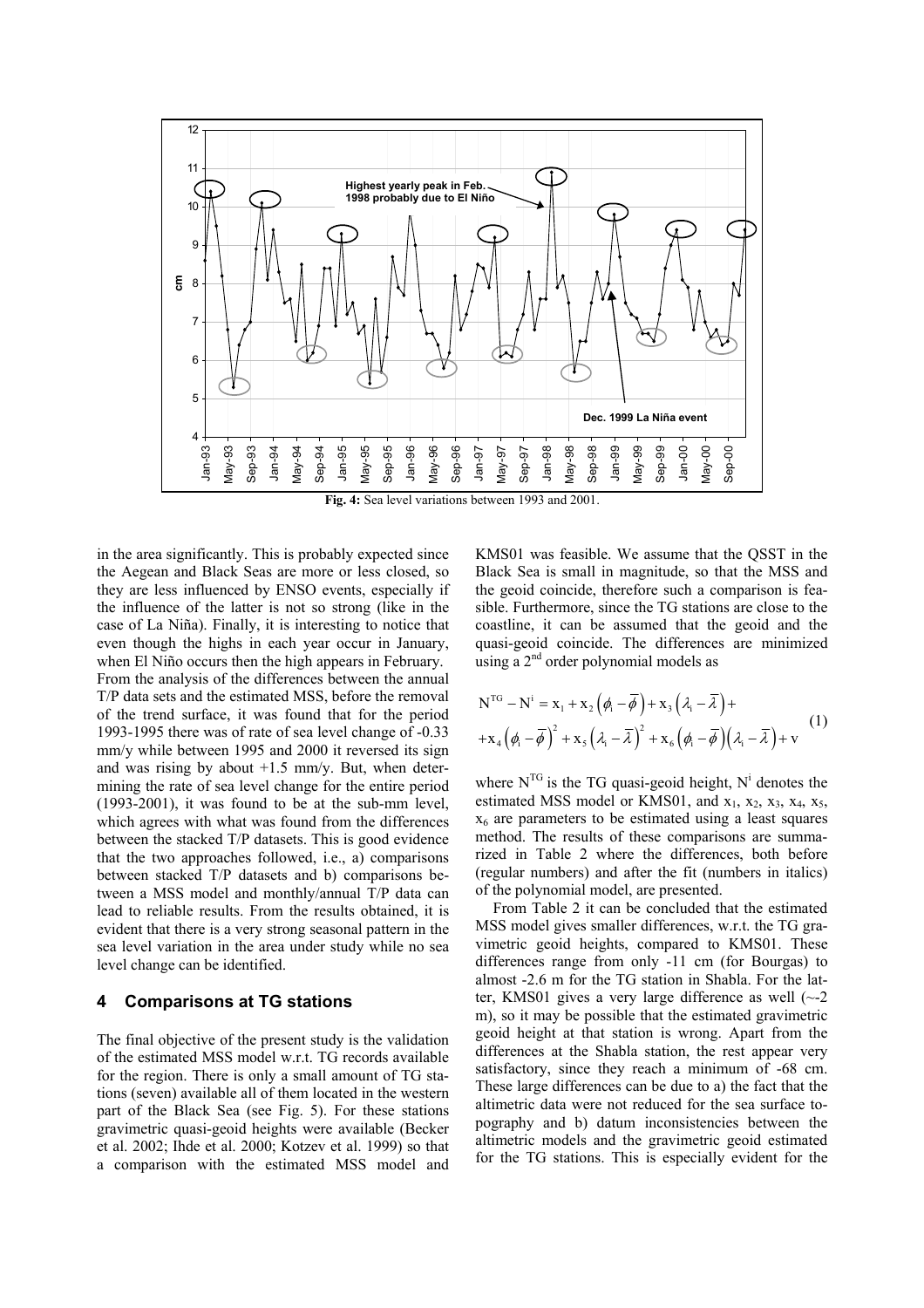Varna TG station (difference of 14.2 cm after the fit), which was used for the definition of the Bulgarian height system and its connection to the Baltic system. This difference is very close to the one between the Baltic and Black Sea height systems. After the fit of the transformation model, the differences range between 9 mm and 35 cm for the estimated MSS model and 1.3 cm and 48 cm for KMS01. This is very encouraging for the methodology followed to determine the MSS model.

**Table 2**. Differences between the TG geoid height, the estimated MSS model and KMS01. Unit: [m].

|                | $\mathbf{N}^{\text{TG}}$ NMSS |          | $N^{TG}$ N <sup>KMS01</sup> |          |
|----------------|-------------------------------|----------|-----------------------------|----------|
| Constanza      | $-0.675$                      | $-0.029$ | $-0.445$                    | $-0.040$ |
| Shabla         | $-2.590$                      | $-0.185$ | $-1.970$                    | $-0.251$ |
| Varna          | $-0.588$                      | 0.142    | 0.112                       | 0.192    |
| Irakli         | $-0.539$                      | 0.354    | 0.317                       | 0.480    |
| <b>Bourgas</b> | $-0.108$                      | $-0.278$ | 0.549                       | $-0.378$ |
| Ahtopol        | $-0.465$                      | $-0.012$ | 0.046                       | $-0.017$ |
| Mykolaiv       | $-0.324$                      | 0.009    | $-0.245$                    | 0.013    |



From the minimization of the differences between the TG geoid heights and the MSS model a corrector surface has been determined (see Fig. 6) which corresponds to the 6 parameters estimated by Eq. 1. The translation parameter between the TG geoid heights and the MSS model estimated is 70 cm. This trend is very large to be attributed to either the height difference between the Black Sea and the Baltic Height systems, the QSST in the Black Sea and the datum inconsistencies between the MSS and quasi-geoid models. A first guess would be that the Shabla station influences the entire adjustment, therefore that TG was removed and the differences between the quasi-geoid heights and the estimated MSS were once again minimized. Of course, employing Eq. 1 with six observations, leads to a system with a unique solution, so no actual adjustment can take place. Therefore a 1<sup>st</sup> order polynomial was used, which

is described by the first three  $x_i$  parameters of Eq. 1. The differences after the fit at each station were now found to be -0.156 m, -0.085m, -0.088 m, 0.368 m, -0.107 m and 0.068 m for the Constanza, Varna, Irakli, Bourgas, Ahtopol and Mykolaiv TG station, which clearly depicts that the Shabla station influenced strongly the rest of the estimated residuals. The new corrector surface is depicted in Fig. 6 as well, while the estimated translation parameter  $(x<sub>1</sub>)$  between the TG quasi-geoid heights and the MSS heights was now estimated at the  $42.5 \text{ cm } \pm 5.8$ cm level, which corresponds very well to the combined effect of the height difference between the Black Sea and the Baltic Height systems (27 cm), the QSST in the Black Sea and the datum inconsistencies between the MSS and quasi-geoid models. This is good evidence, that at least for the western part of the Black Sea, a corrector surface has been determined for the transformation of altimetric geoid heights to gravimetric quasigeoid heights and vice versa. This is especially important for Bulgaria and the connection between the Black Sea and Baltic Sea height systems. Finally, it should be pointed out that the estimated corrector surface is representative for the western part of the Black Sea only, where TG stations were available.

## **5 Conclusions**

A method of estimating a mean sea surface model has been presented based on an analysis of single- and multi-satellite datasets employing various gridding algorithms. The combination of altimeter data from as many satellites as possible is preferable, since it manages to overcome the problems caused by the large cross-track spacing of ERM data, i.e., the discontinuities introduced in the estimated MSS model from the few observations available. Additionally, least squares collocation (employing a local covariance function) is preferred against weighted means and splines in tension to estimate the final grid, since it gives the more rigorous results without introducing artifacts in the final field. Furthermore, LSC manages to depict the short-wavelength features of the gravity field of the area while WM especially smoothes the estimated MSS model significantly.

From the analysis of the variations in the sea level, it was concluded that there is no detectable significant changes in the time period studied (1993-2001), since variations at the sub-mm level cannot be regarded as important. But, the sea level in the area under study has a seasonal pattern which is evident throughout the nine years covered by the present study. Additionally, it was possible to detect the response of the sea in the region to El Niño but not to La Niña, probably due to the small magnitude of the latter.

Finally, from the comparisons between the MSS model estimated and TG quasi-geoid heights it became evident that the model determined is comparable to KMS01 and in same cases better than that, since the differences it provides are smaller. Finally, after the fit